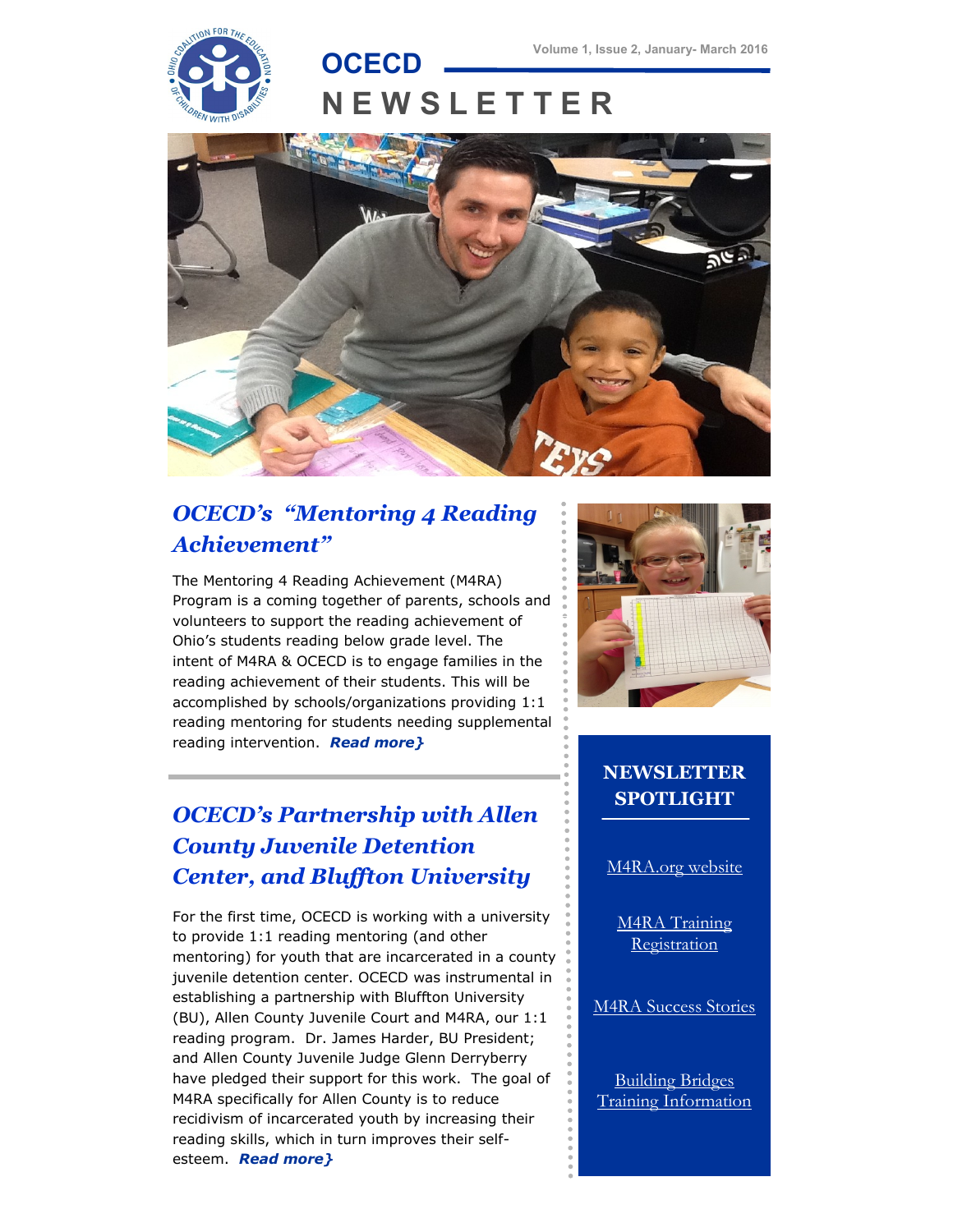#### *OCECD's All About Reading-1*

**All About Reading-1** is an OCECD 2 hour training to develop an understanding and functional knowledge of the foundation of literacy skills. Attendees will learn that reading is a complex process, with many skills needing to be developed at the same time. Everyone will participate in rhyme and rhythm activities to learn the importance of the rhythm of language. Many children's books will be shown, and attendees will receive a few books to use with children after the training. The importance of Phoneme Awareness and Phonics will be discussed. Attendees will see and participate in story telling techniques and dramatic play. How to recognize a child having difficulty with pre-reading and reading skills; and ideas on how to help will also be discussed.



**To schedule an "All About Reading" training in your area, call us at 844-382-5452.**

#### *OCECD's All About Reading-2*

**All About Reading-2** is an OCECD 2 hour training to gain an understanding and functional knowledge of the foundation of literacy skills. Attendees will be trained on how to use evidence-based reading mentoring materials to mentor their student.

The website, [www.Readinga-z.com,](http://www.Readinga-z.com) and its available contents will be shown. How to use the Tutoring and Mentoring Packs including Alphabet, Phonological Awareness, Phonics, High Frequency Words, Comprehension and Fluency/Comprehension Packs will be discussed. How to use the M4RA.org website will also be demonstrated. Further discussions include: how to find the correct Pack Level to work with their student, how to organize the materials, and how to use the Tutoring & Mentoring Packs that correlate to the needs and pace of their student. Everyone will participate in a 30 minute Role Play of a mentoring session.